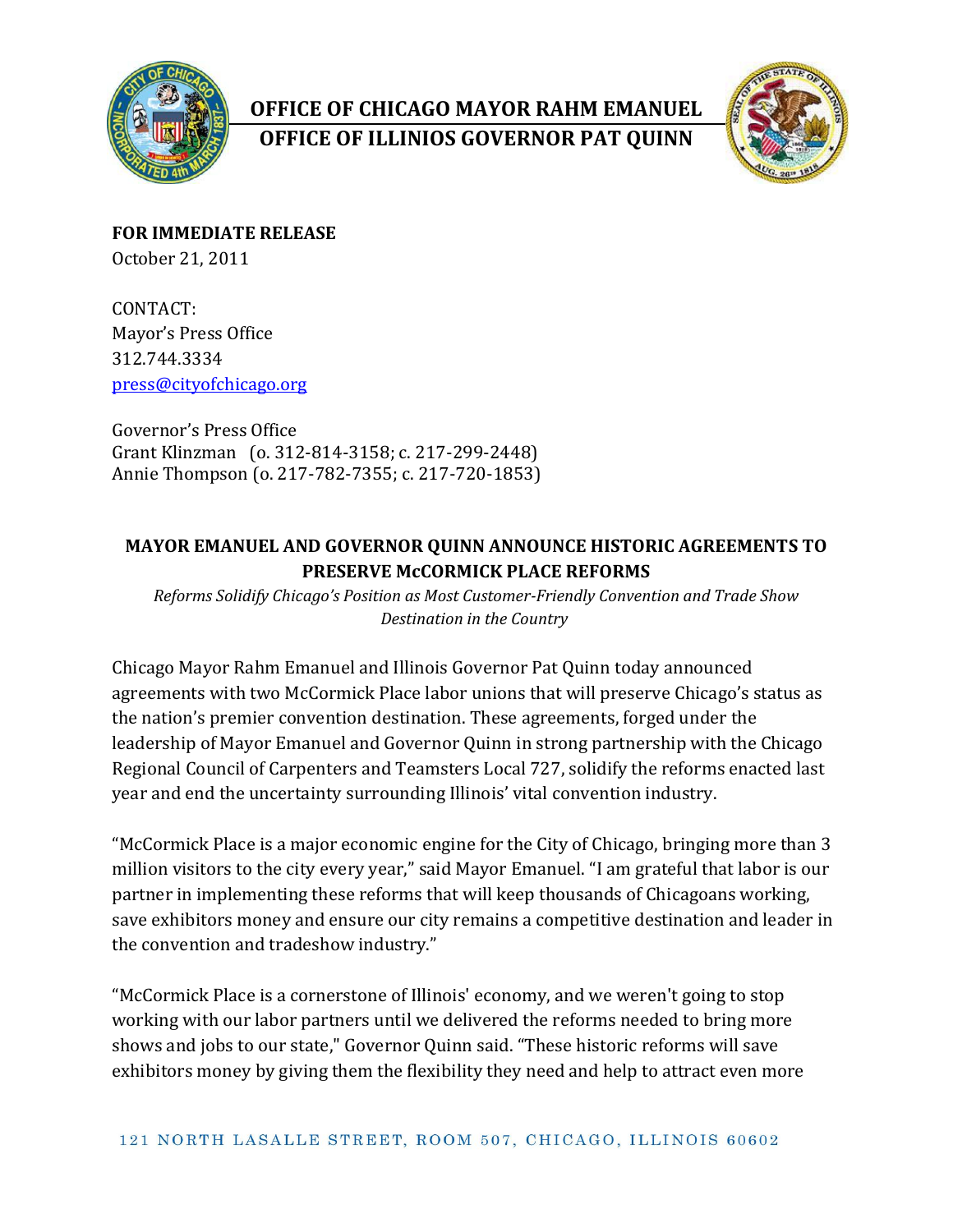

## **OFFICE OF CHICAGO MAYOR RAHM EMANUEL OFFICE OF ILLINIOS GOVERNOR PAT QUINN**



shows to Illinois, while making sure the many hard-working men and women who support McCormick Place stay on the job."

Settlements reached with the Chicago Regional Council of Carpenters and Teamsters Local 727 will end their federal lawsuits challenging some of the reform measures passed into law in 2010. Those reforms have been hailed by industry groups who have pushed for years for measures that would keep Chicago competitive with other convention cities.

Under the agreements, the major reforms passed in 2010 will remain intact. The Exhibitors' Bill of Rights allows show managers and exhibitors to perform their own work in any size booth, using their own ladders or hand tools, cordless tools and power tools. Exhibitors will also be allowed to operate, load and unload their own vehicles at McCormick Place. Additionally, work will also now be able to be done by two-person work crews instead of the three-person crews required prior to the reforms.

Metropolitan Pier and Exposition Authority (MPEA) Trustee Jim Reilly says the agreement will help ensure that Chicago keeps pace with its key competitors. "We made changes last year in direct response to what our customers demanded. Now, working in partnership with labor, we have overcome some of the biggest obstacles to our efforts to lure new shows to the city. It is especially gratifying that all of the elements of the Chicago Trade Show industry – the City, the State, the Carpenters, the Teamsters and Freeman and Global Experience Specialists - came together and generously contributed to reaching this historic settlement."

Other reforms will remain, including reduced parking rates, lower food and beverage pricing, enhanced menu options, and free Wi-Fi access. Show organizers will also be allowed to choose electrical service providers from a list of approved vendors, leading to cost savings through competitive pricing. In addition, the city of Chicago will implement an existing state program by committing resources to a promotional campaign that will highlight the new competitive measures included in this agreement, with the collective goal of attracting even more shows to McCormick Place.